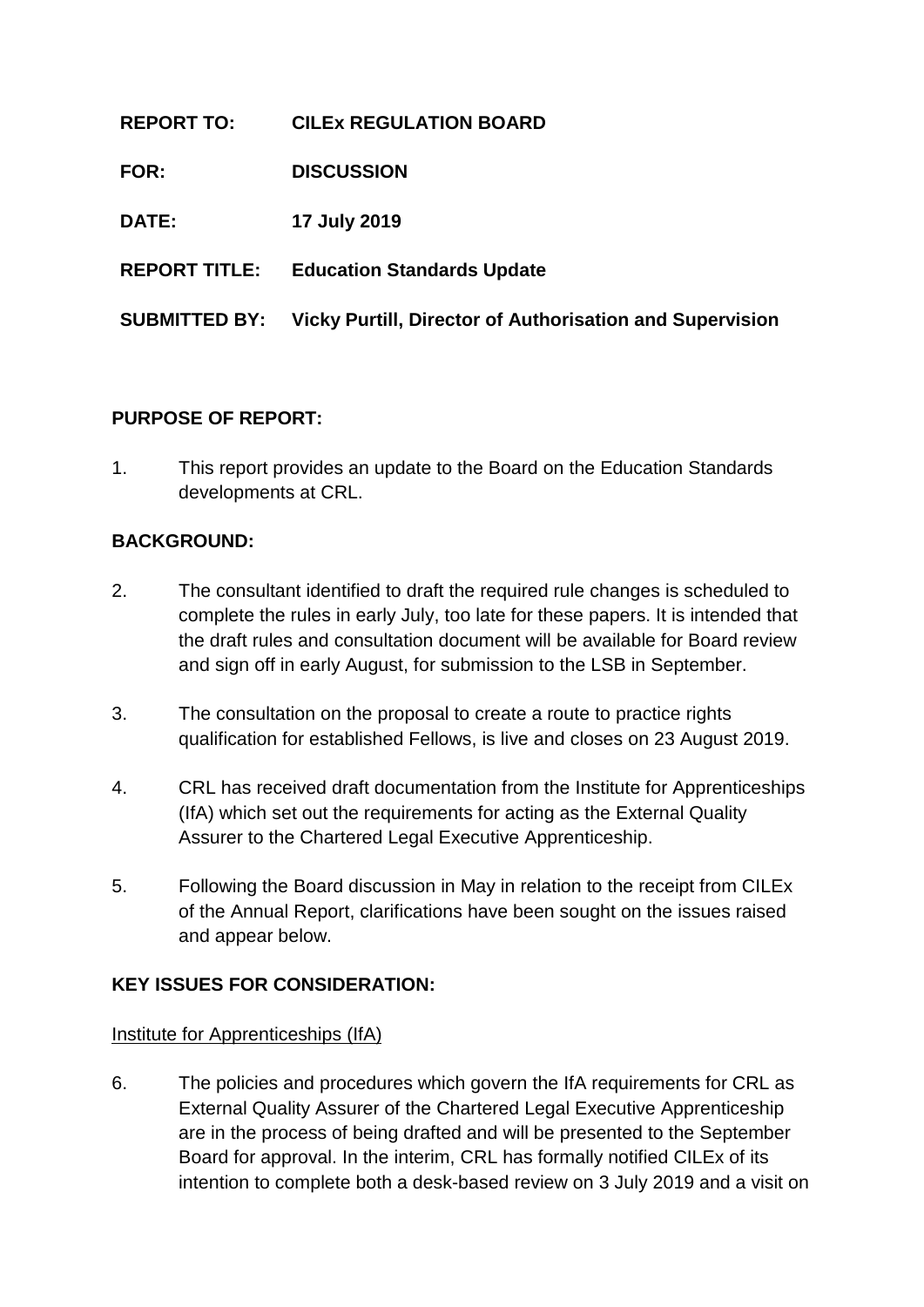10 July 2019 to ensure that their processes are able to meet the End Point Assessment requirements stipulated in the apprenticeship standard, plan and other IfA requirements. An oral update will be provided to the Board.

#### CILEx Education Annual Report

- 7. The following questions/clarifications were asked of the Head of Quality and Standards at CILEx:
	- $\triangleright$  Are statistics in relation to remarks etc. benchmarked against other Awarding Organisations, as well as year on year for consistency?
	- $\triangleright$  The Board discussed how any revised committee structure would enable the Board to be assured about the quality of qualifications delivery.
	- $\triangleright$  The Board noted the narrow interpretation on the content of the report, including the lack of reference to the fine imposed by Ofqual (which whilst not directly related to the professional qualification had an impact on reputation) and the lack of reference to the proposed changes to the qualifications via Phoenix. They asked that more detail be included in future reports.
- 8. The following responses were received:

'we do look at statistics from other organisations and use the learning to challenge and refine our approach.' CILEx stated that it is open to being more transparent in sharing the wider work they do on this area after the summer examination session.

There was no comment in relation to the revised committee structure, although it has been identified that a further meeting of the Qualifications Committee is planned shortly. CILEx has been asked for the date, time and papers for the meeting to enable Harvey Sandercock to attend.

'We follow the current protocols strictly when putting the annual report together, accounting for both the structure and the content. In order to make any changes, we would need clarity around any amendments to the protocols, which I understand are being reviewed at the moment. We will be aware of any new requirements through the work of the group looking at the detail of the protocols. Depending on the timescales of the protocol review, I believe there is scope to use the new JET operational working group in the interim to take forward any pressing matters.'